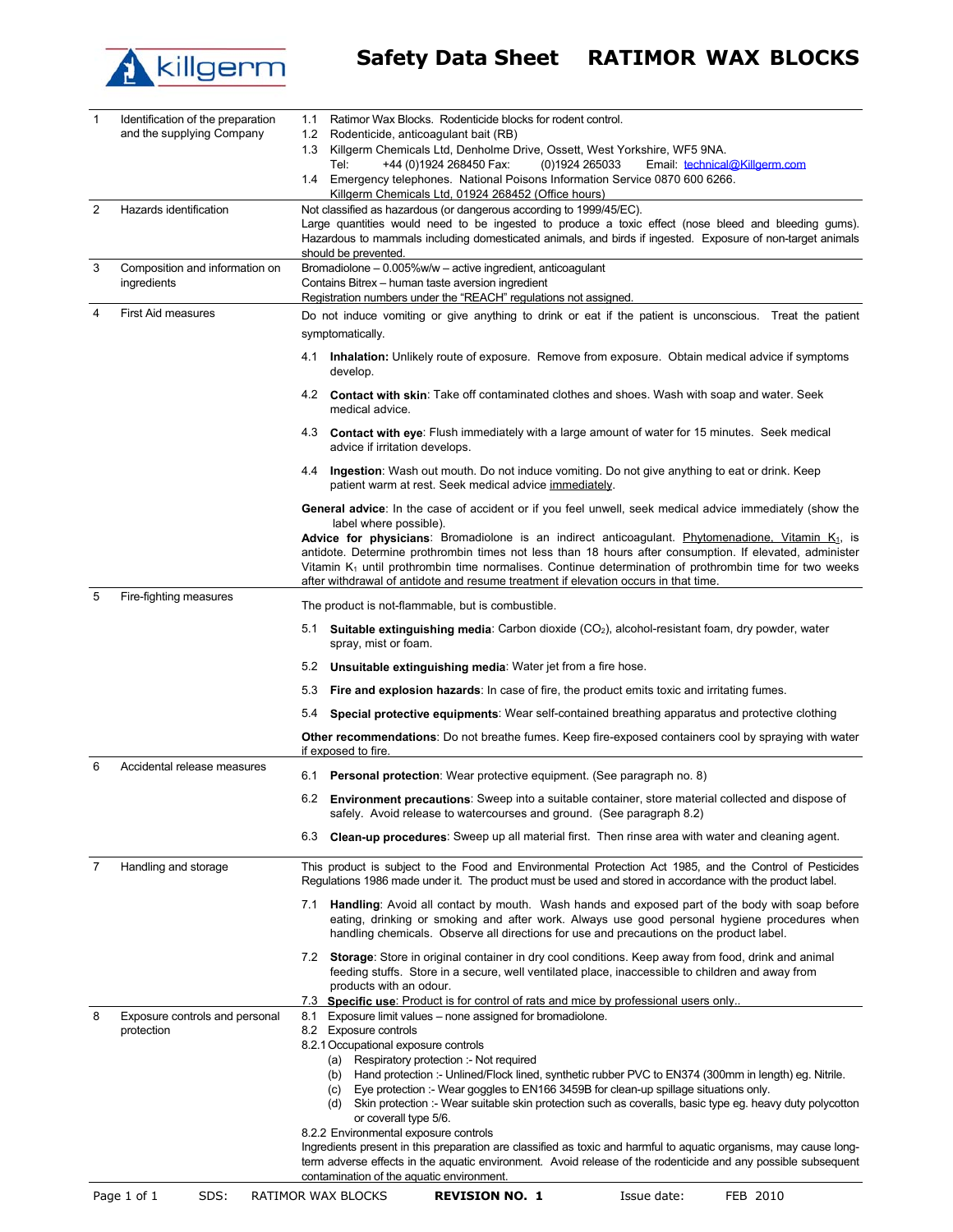| 9  | Physical and chemical properties | 9.1. General information                                    |                                                                                                                                                                                                                                                                                            |  |
|----|----------------------------------|-------------------------------------------------------------|--------------------------------------------------------------------------------------------------------------------------------------------------------------------------------------------------------------------------------------------------------------------------------------------|--|
|    |                                  | Appearance:                                                 | Nominal 20gramme, red coloured, wax block                                                                                                                                                                                                                                                  |  |
|    |                                  | Odour:                                                      | Characteristic faint odour                                                                                                                                                                                                                                                                 |  |
|    |                                  | 9.2. Important health, safety and environmental information |                                                                                                                                                                                                                                                                                            |  |
|    |                                  | pH:                                                         | Not applicable                                                                                                                                                                                                                                                                             |  |
|    |                                  | Boiling point/boiling range:                                | Not applicable                                                                                                                                                                                                                                                                             |  |
|    |                                  | Solidification point:                                       | $(55 - 60^{\circ}c -$ paraffin)                                                                                                                                                                                                                                                            |  |
|    |                                  | Flash point:                                                | None                                                                                                                                                                                                                                                                                       |  |
|    |                                  | Flammability/self ignition/ explosive,                      |                                                                                                                                                                                                                                                                                            |  |
|    |                                  | oxidising properties:                                       | None                                                                                                                                                                                                                                                                                       |  |
|    |                                  | Water solubility:                                           | Practically insoluble<br>Not applicable - solid block                                                                                                                                                                                                                                      |  |
|    |                                  | Viscosity:<br>Vapour pressure:                              | $(2 \times 10^{-6} \text{ Pa } @20^{\circ} \text{C} - \text{bromadiolone})$                                                                                                                                                                                                                |  |
|    |                                  | Partition coefficient: n-octanol/water:                     | (log Kow=7.3 - bromadiolone)                                                                                                                                                                                                                                                               |  |
| 10 | Stability and reactivity         | Preparation is stable and not reactive.                     |                                                                                                                                                                                                                                                                                            |  |
|    |                                  | 10.1                                                        | <b>Condition to avoid:</b> high or low temperatures ie below 0 <sup>o</sup> c and above 40 <sup>o</sup> c.                                                                                                                                                                                 |  |
|    |                                  | 10.2                                                        |                                                                                                                                                                                                                                                                                            |  |
|    |                                  | 10.3                                                        | <b>Material to avoid:</b> strong oxidizing materials.<br>Hazardous decomposition products: stable under normal conditions. Combustion or thermal                                                                                                                                           |  |
|    |                                  | decomposition will produce toxic and irritant fumes.        |                                                                                                                                                                                                                                                                                            |  |
| 11 | Toxicological information        | Inhalation:                                                 | Unlikely route of exposure.                                                                                                                                                                                                                                                                |  |
|    |                                  | Ingestion:                                                  | LD50 oral (rat), similar product >2000mg/kg. Large quantities would need to                                                                                                                                                                                                                |  |
|    |                                  |                                                             | be ingested to produce a toxic effect. If sufficient quantities were ingested,                                                                                                                                                                                                             |  |
|    |                                  |                                                             | nosebleed and bleeding gums may occur. In severe cases there may be                                                                                                                                                                                                                        |  |
|    |                                  |                                                             | numerous blue-black patches on the skin, abdominal pain, bruising,                                                                                                                                                                                                                         |  |
|    |                                  |                                                             | haematomas of the joints and blood present in urine and faeces.                                                                                                                                                                                                                            |  |
|    |                                  | Skin contact:                                               | Unlikely to cause irritation.                                                                                                                                                                                                                                                              |  |
|    |                                  | Eye contact:                                                | Unlikely to cause eye irritation.                                                                                                                                                                                                                                                          |  |
|    |                                  | Sensitisation effects:                                      | None known.                                                                                                                                                                                                                                                                                |  |
|    |                                  | Chronic effects (due to                                     |                                                                                                                                                                                                                                                                                            |  |
|    |                                  | long/repeated exposure):                                    | Chronic skin exposure may cause dermatitis                                                                                                                                                                                                                                                 |  |
| 12 | Ecological information           | For active ingredient:                                      |                                                                                                                                                                                                                                                                                            |  |
|    |                                  |                                                             | 12.1 <b>Ecotoxicity</b> : Fish: $LC_{50}$ (96 hours, different species) = 1.4 - 3.5 mg/L.                                                                                                                                                                                                  |  |
|    |                                  |                                                             | Avian: $LC_{50} = 0.264$ mg/kg                                                                                                                                                                                                                                                             |  |
|    |                                  |                                                             | 12.2 <b>Mobility</b> : $K_{OC}$ = 528; classification: immobile (Technical report n.14/07/1997 Chemservice)                                                                                                                                                                                |  |
|    |                                  |                                                             | 12.3 Persistence and degradability : $DT_{50}$ (soil) = 1.8 - 7.4 days                                                                                                                                                                                                                     |  |
|    |                                  |                                                             | 12.4 <b>Bioaccumulative potential:</b> Log $P_{ow}$ : 3.5 (Studio CH-14/96-B Chemservice)                                                                                                                                                                                                  |  |
| 13 | Disposal considerations          | Empty containers:                                           | EWC Waste Code:-15 01 02. Send to recycling facility if possible.                                                                                                                                                                                                                          |  |
|    |                                  | Unused/recovered materials:                                 | EWC Waste Code:- 16 03 06. Non-hazard classified. Treat as controlled                                                                                                                                                                                                                      |  |
|    |                                  |                                                             | waste & obtain information from a suitable disposal contractor.                                                                                                                                                                                                                            |  |
|    |                                  | Contaminated PPE:                                           | EWC Waste Code:- 15 02 03. Non-hazardous classified. Treat as controlled<br>waste.                                                                                                                                                                                                         |  |
| 14 | Transport information            | Not classified.                                             |                                                                                                                                                                                                                                                                                            |  |
|    |                                  |                                                             | Not regulated under Road, rail, sea or air transport conditions/routes.                                                                                                                                                                                                                    |  |
| 15 | Regulatory information           | $\bullet$                                                   | This preparation has been classified in accordance with The Chemicals (Hazard Information and<br>Packaging for Supply) Regulations 2002: CHIP 3. These implement the Dangerous Preparations<br>Directive-99/35/EC. This Safety Data Sheet complies with Annex II of the REACH regulations. |  |
|    |                                  | Restricted to professional users.<br>$\bullet$              |                                                                                                                                                                                                                                                                                            |  |
|    |                                  | $\bullet$                                                   | Refer to other relevant measures such as the Health and Safety at Work etc Act 1974 and the COSHH                                                                                                                                                                                          |  |
|    |                                  | regulations and guidance.                                   | The information contained in this data sheet does not constitute the user's own assessment of                                                                                                                                                                                              |  |
|    |                                  | $\bullet$                                                   | workplace risks as required by legislation.                                                                                                                                                                                                                                                |  |
|    |                                  | Hazard symbols: - None<br>$\bullet$                         |                                                                                                                                                                                                                                                                                            |  |
|    |                                  | Risk phrases: - None<br>$\bullet$                           |                                                                                                                                                                                                                                                                                            |  |
|    |                                  |                                                             | Safety phrases: - Keep out of reach of children. Keep away from food, drink and animal feeding                                                                                                                                                                                             |  |
|    |                                  |                                                             | stuffs. Wear suitable protective clothing and gloves. If swallowed, seek medical advice                                                                                                                                                                                                    |  |
|    |                                  |                                                             | immediately and show the container label or this data sheet. Avoid release to the environment.                                                                                                                                                                                             |  |
|    |                                  |                                                             | Refer to special instructions/ this safety data sheet.                                                                                                                                                                                                                                     |  |
|    |                                  |                                                             |                                                                                                                                                                                                                                                                                            |  |
|    |                                  |                                                             | This product is approved under the Control of Pesticides Regulations 1986.                                                                                                                                                                                                                 |  |